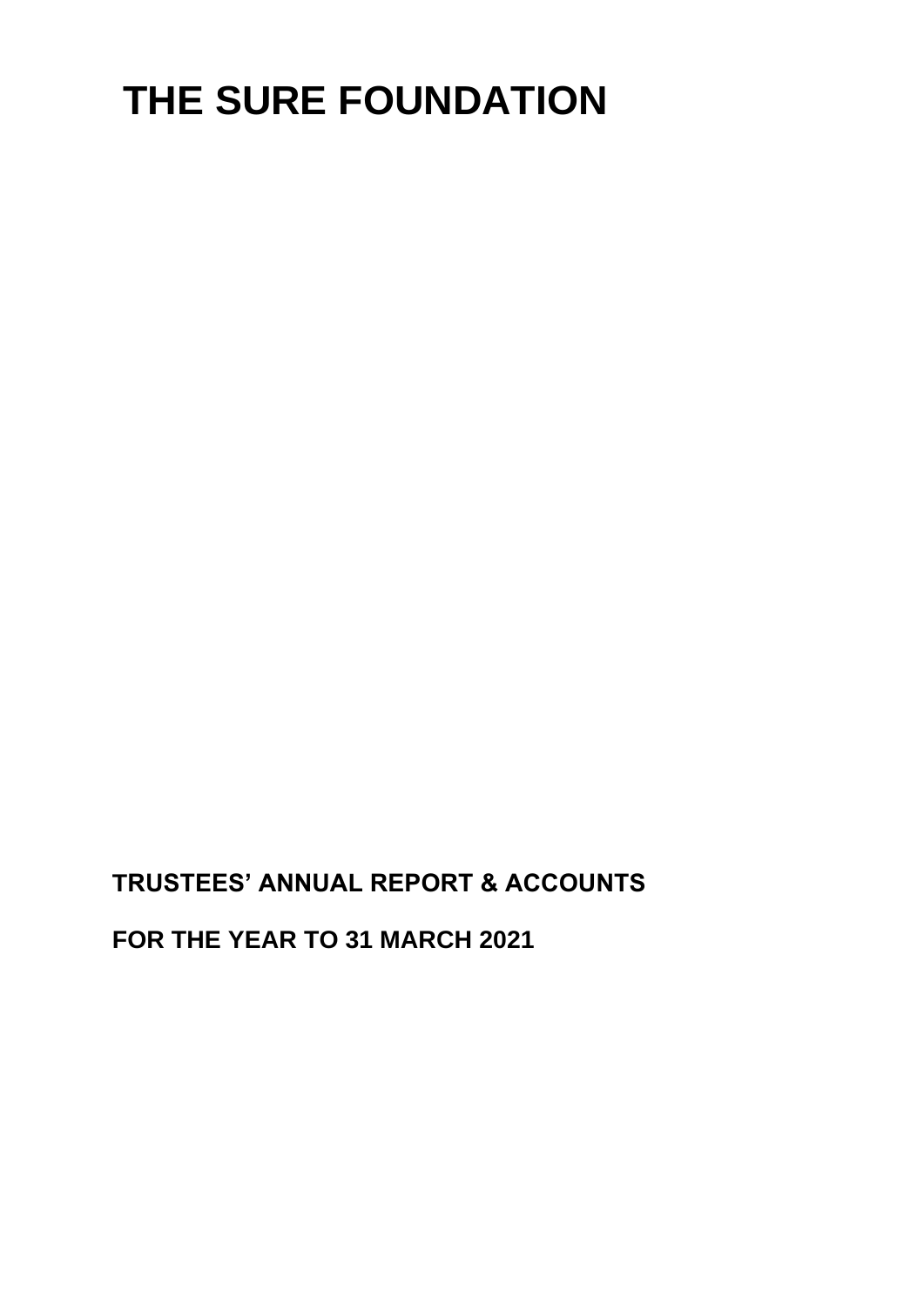# **TRUSTEES' ANNUAL REPORT FOR THE YEAR ENDED 31 MARCH 2021**

## **Registered Charity No. 1061603**

## *Legal and Administrative Information*

The Sure Foundation is constituted by Deed of Trust dated 12 February 1997, and is a registered charity no.1061603.

## *Trustees*

The trustees serving during the year to 31 March 2021 were:

Mr Andrew C Ingrey-Senn - Chairman Mrs Marion G Ingrey-Senn Dr Neil W Foster

#### *Object of the trust*

The trust deed states the object to be:

- *The promotion of the religious purposes of the Christian faith.*
- *The relief of poverty, distress or suffering by appropriate charitable (whether medical, rehabilitative, financial or other) assistance in any part of the world.*
- *The promotion of education.*
- *Such other charitable purposes and to make donations to such charitable institutions as the Trustees in their absolute discretion think fit.*

#### *Agents*

Bankers: Natwest 501 Silbury Boulevard Central Milton Keynes MILTON KEYNES MK9 3ER

## *Principal Office*

Hobbs Green Farm Odell BEDFORD. MK43 7AB

*Officers*

Director – Mr Andrew C Ingrey-Senn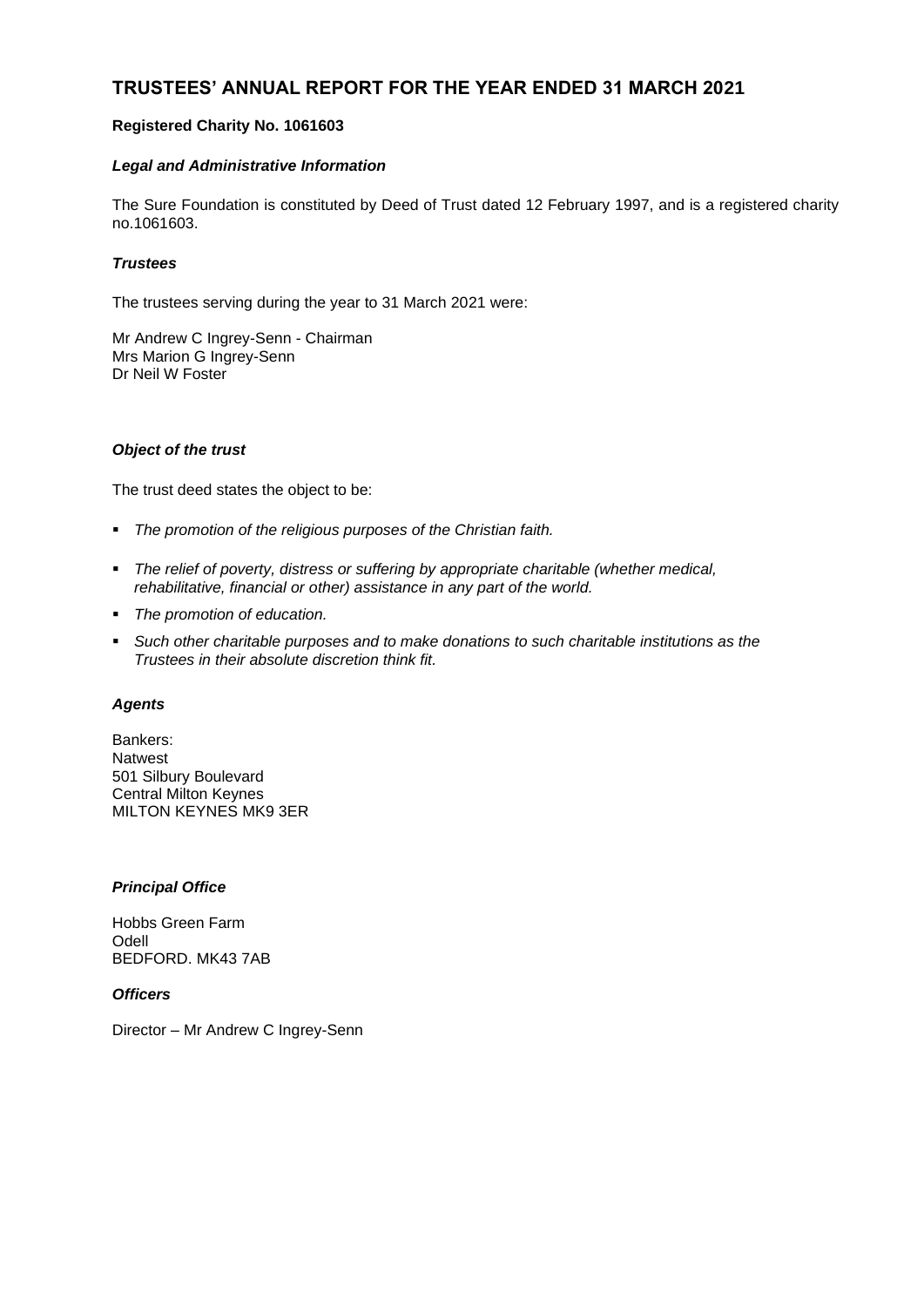## **TRUSTEES' ANNUAL REPORT FOR THE YEAR ENDED 31 MARCH 2021**

## **Mission**

The mission of the Trust has been to promote the Christian faith.

## **Activities**

Trustees meet several times a year to consider applications for grants. All trustees freely give their time and no remuneration nor expenses were paid to Trustees.

During the year, the activities carried out for the public benefit by the charity can be summarised in the following areas:

Grants to support Christian mission and evangelism and the relief of poverty in both the UK and overseas

The Trustees have read the Charity Commission guidance on public benefit, and are satisfied that the activities outlined above clearly demonstrate that the charity is meeting its Purpose and is providing a benefit to the public.

## **Orphans project**

Following the transfer of the Orphans Project in Utange, Kenya to the Utange Orphans Charity, the Charity continued to receive some donations intended for the Orphans Project during the year ended 31 March 2020. All donations received were transferred to the Utange Orphans Charity at the beginning of the year. No further donations for the Utange Orphans Project have been received.

## **Other projects**

A small number of grants were made during the year to individuals seeking to promote the Christian faith in the UK and overseas.

## **Reserves Policy**

We seek to maintain at least £500 in the charity's general funds.

## **Grant Making Policy**

Grants other than for Christian Mission will only be made in exceptional circumstances.

Donations may be made to The Sure Foundation and tax can be recovered where Gift Aid arrangements apply.

## **Future Plans**

Our commitment remains to fulfil the main objects of the charity.

This report has been approved by the Trustees.

Signed:

Andrew C Ingrey-Senn Chairman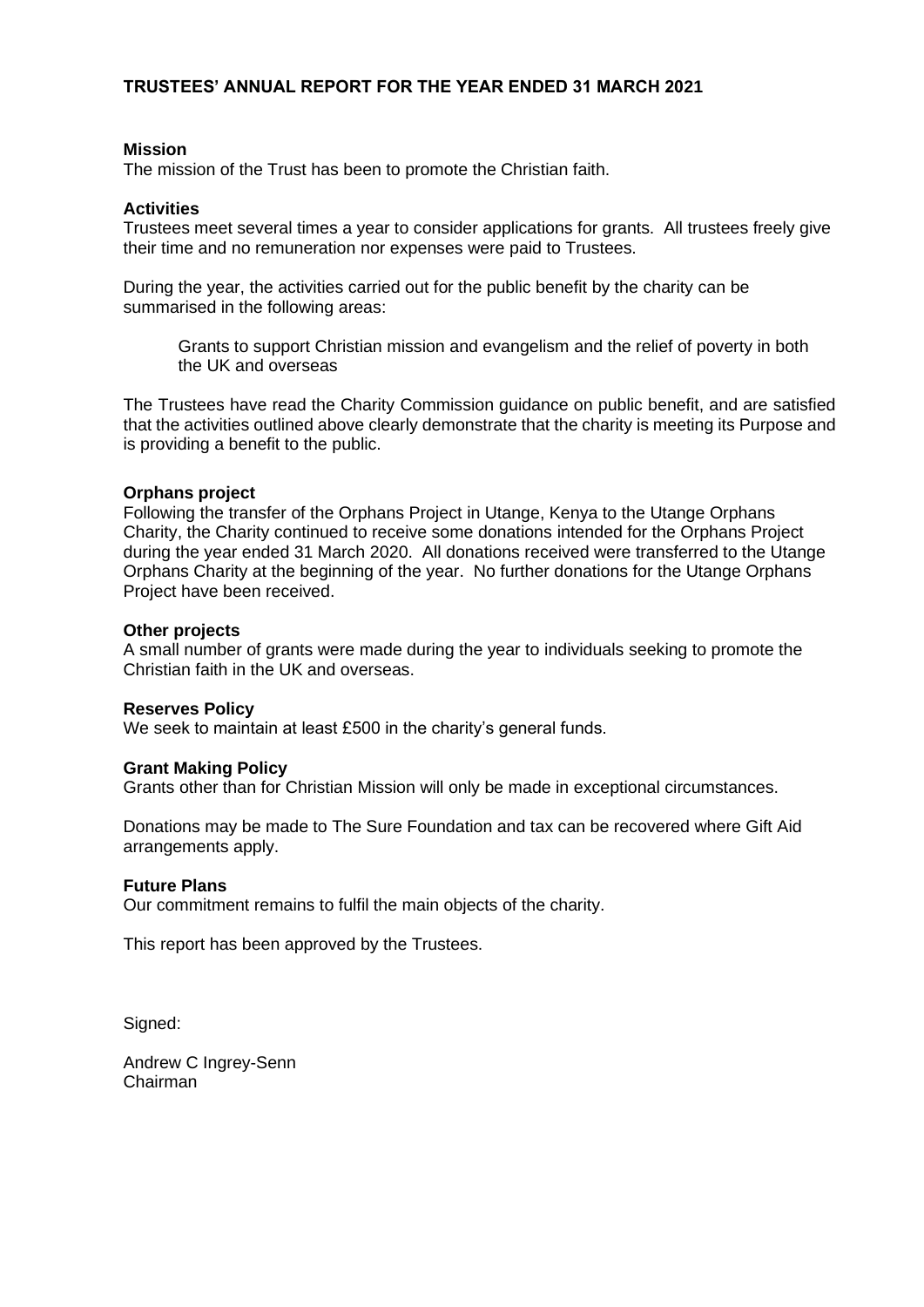# **THE SURE FOUNDATION**

| <b>BALANCE SHEET</b>                                           | As at<br>31/03/2021<br>£ | As at<br>31/03/2020<br>£ |
|----------------------------------------------------------------|--------------------------|--------------------------|
| <b>CURRENT ASSETS</b>                                          |                          |                          |
| <b>Bank Accounts</b><br>Investment accounts<br>Current account | 2,054                    | 5,875                    |
| <b>CURRENT LIABILITIES</b><br>Provisions                       |                          |                          |
|                                                                | £2,054                   | £5,875                   |
| <b>FINANCED BY</b>                                             |                          |                          |
| Accumulated unrestricted fund at 1 April 2020                  | 5,555                    | 8,831                    |
| Surplus/(Deficit) for the year                                 | (3,502)                  | (3,276)                  |
|                                                                | 2.053                    | 5,555                    |
| Restricted fund - Utange Project                               |                          | 320                      |
| <b>Accumulated Fund at 31 March 2021</b>                       | £2,053                   | £5,875                   |